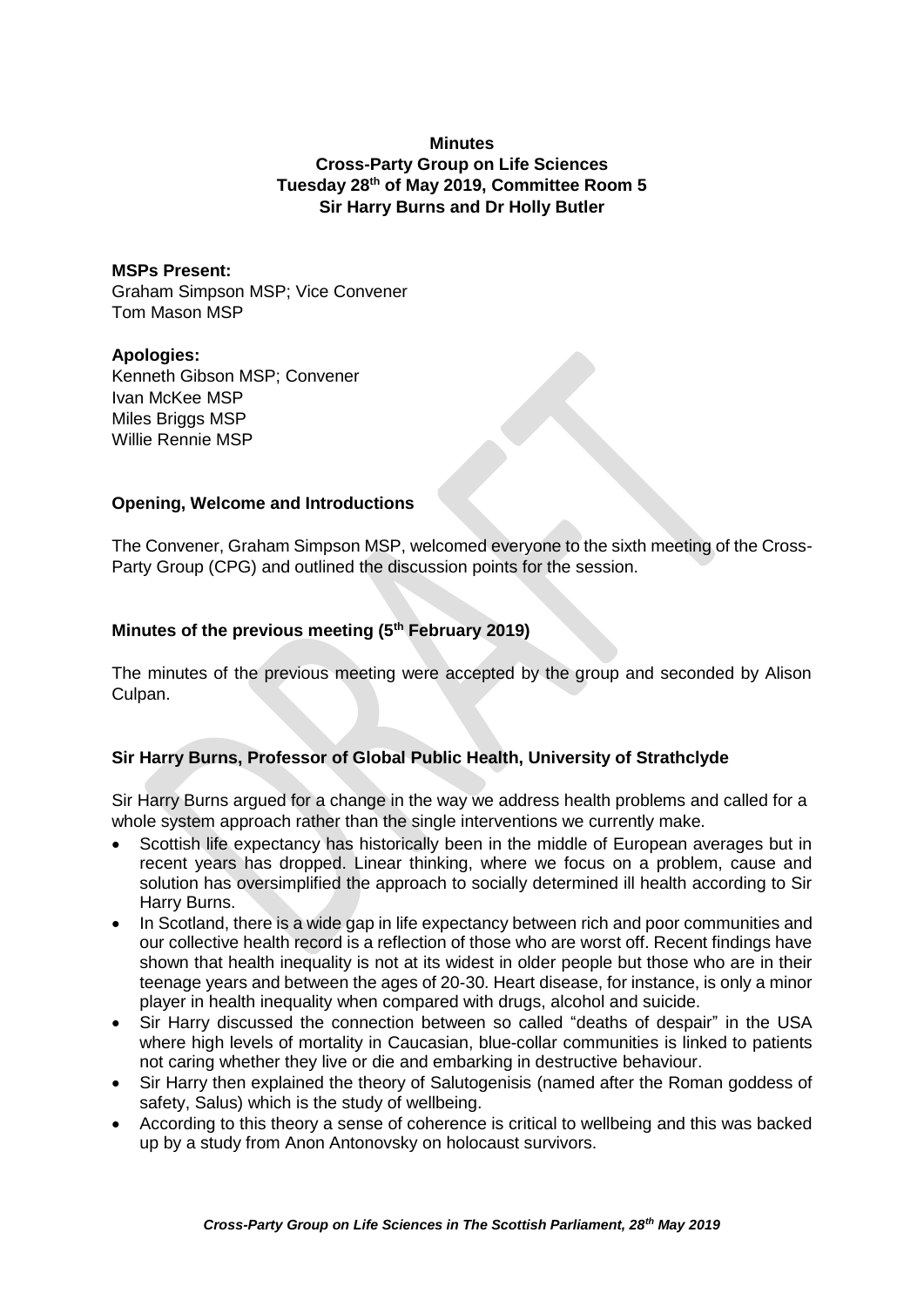- Better health outcomes tend to follow those who view the world as meaningful, manageable, and one they can engage with. Failing to have this outlook results in chronic stress and poorer choices.
- This was evidenced by a study in New York on primates where stress was measured in young monkeys with good food security, insecurity or a combination of both. Primates with predictable and insecure feeding patterns had less stress whilst those subjected to random feeding had higher levels of stress in addition to developmental issues.
- Sir Harry explained that this was mirrored in humans and was confirmed by a study in Glasgow which scanned the brains of both deprived and affluent people. The results revealed that those with chaotic upbringings, where needs were not responded to (crying babies experiencing neglect), resulted in an underdevelopment of the hippocampus and prefrontal cortex which are responsible for learning and processing information. In practice these study participants were slower at processing information by up to 200 milliseconds and were unable to make good decisions.
- Conversely, these test subjects also exhibited an overdeveloped amygdala, the part which guards emotions, which manifested itself in children lashing out physically often resulting in spells out of education.
- Sir Harry turned to Maslow's Hierarchy, where food and safety are the basis for wellbeing. and called for it to be turned upside down creating an inverse pyramid where selfactualisation is the basis of wellbeing.
- The ability to choose and make decisions can empower those who are worst off. Sir Harry mentioned studies in Stoke and London (Broadway experiment) where homeless people were asked "what they needed" and were made leaders in their own wellbeing. Following this study, the Economist concluded that the most efficient way to spend money on the homeless might be to give it to them.
- Sir Harry has worked on a "what matters to you approach" where those at risk were asked what they needed which often resulted in small, inexpensive interventions to prevent problems from snowballing. Helping people solve problems rather than doing it for them has proven to be far more successful in these instances.
- Finally, he explained that building change from the frontline upwards was the only way to achieve success. He explained that the success of the Patient safety Programme in Scotland (which has seen a 36% reduction in post-operative deaths) was built on this foundation.

## *Key points from the Q and A with Sir Harry Burns:*

- Sir Harry revealed that the brain can repair itself from adverse childhood events as late as 60 and can be done through a mixture of exercise, strong social connections, an invested sponsor and mindfulness.
- − When asked about scaling up these solutions Sir Harry explained that it wasn't so much a funding issue but a change in approach was required from frontline staff. Doing this successfully could be worth over £2bn to the economy.
- − Sir Harry finished by saying that predictive analytics and data was required to run studies to prove his methods in large populations. Unfortunately, the system is not tooled up to provide this.

## **Dr Holly Butler, Research Director, ClinSpec Diagnostics**

Dr Holly Butler explained how ClinSpec Diagnostics grew out of the PHD work of Dr Matthew Baker and is aimed at improving the speed at which brain cancer is diagnosed.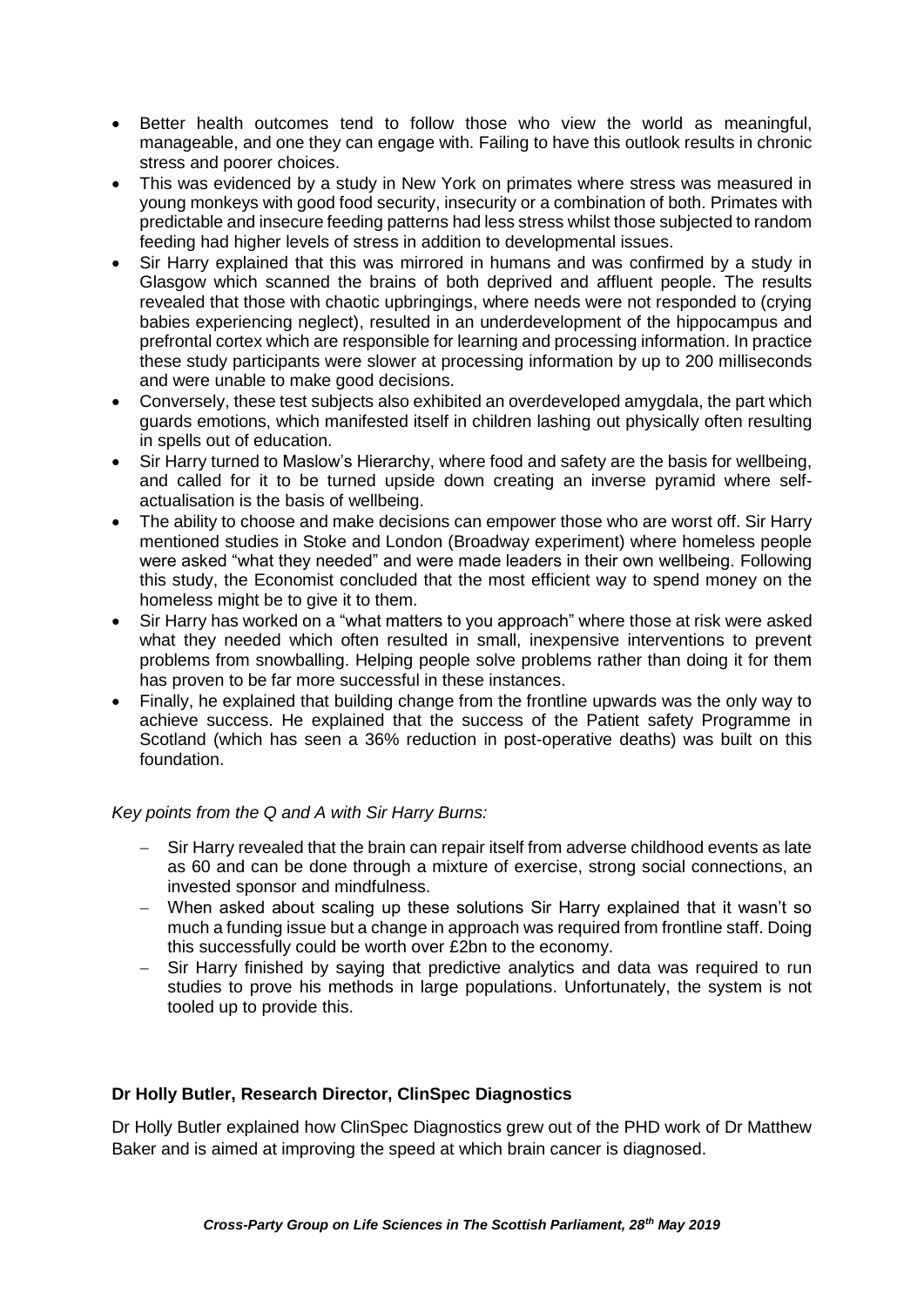- As it stands, on average, patients have five GP appointments before brain cancer is diagnosed which results in both treatment delays and poorer outcomes. Dr Butler explained that 62% of cases were diagnosed in an emergency setting.
- Currently, there is no cost-effective or easy way to diagnose brain cancer and sending every patient reporting with general symptoms for an MRI or CT scan is inefficient and financially challenging.
- ClinSpec diagnostics proprietary technology works by taking a blood sample and using machine learning to analyse it against a patient database, to check for the probability of brain cancer. From here, patients can be referred to an MRI or CT scan for further diagnosis. The ClinSpec technology works primarily as a primary care triage tool.
- Dr Butler explained that their technology works by shining light on molecules, causing them to vibrate and from here they can detect disease. The test takes 10 minutes to provide a result in PDF form and is cost effective thanks to the fundamental changes ClinSpec have made to the infrared spectroscopy through disposable samples.
- A key part of this technology is their Triage ID algorithm which tracks the likelihood of disease against patients who already have brain cancer. So far this has been used against 724 patients with over 90% predictability.
- Dr Butler explained that eight out of ten brain cancer sufferers have to stop work with the overall cost to the economy totalling £578m; the third highest of all cancers.
- ClinSpec diagnostics has benefitted from Scottish Enterprise support as a high growth spin-out company from the University of Strathclyde and has received help to define their market, commercial need and technology development. They have also benefited from funding from private equity, the Scottish Investment Bank and Innovate UK, totaling almost £1.6 million.
- ClinSpec's USP is that their test is not reliant on a single biomarker to detect cancer and their machine learning has improved both accuracy and sensitivity which enables the detection of both high- and low-grade tumours.
- Dr Butler explained that ClinSpec is currently working with the NHS Lothian, where an open access CT scanning scheme has revealed that only one in 60 brain scans detected cancer. When ClinSpec retrospectively scanned these patients, their test reduced the number of unnecessary scans to just one in ten which could save the NHS significant sums in diagnostics.
- Dr Butler stated that having access to more patients and data sets was critical to their future success, with a further 600 required to improve accuracy. These further trials will form part of a multi-centre trial which will help the technology move towards regulatory approval. This stage will require a further £4m of funding.
- Dr Butler finished by explaining that they were in the initial stages of adapting their technology to detect other cancers.

## *Key points from the Q and A with Dr Butler*

- Dr Butler was asked about the applicability of their technology to other diseases, including rare diseases, and she explained that there was no ceiling on its usage but the initial decision to focus on brain cancer was as a result of an unmet need in this area.
- − She was also asked about whether their technology can help guide treatment pathways and she stated that it could work in partnership with biopsies to guide treatment.
- − On regulatory uncertainty Dr Butler explained that clarity was needed around Brexit and that, curiously, the FDA route offered greater certainty.
- She also said that understanding current procurement and tendering arrangements with the NHS was a priority.